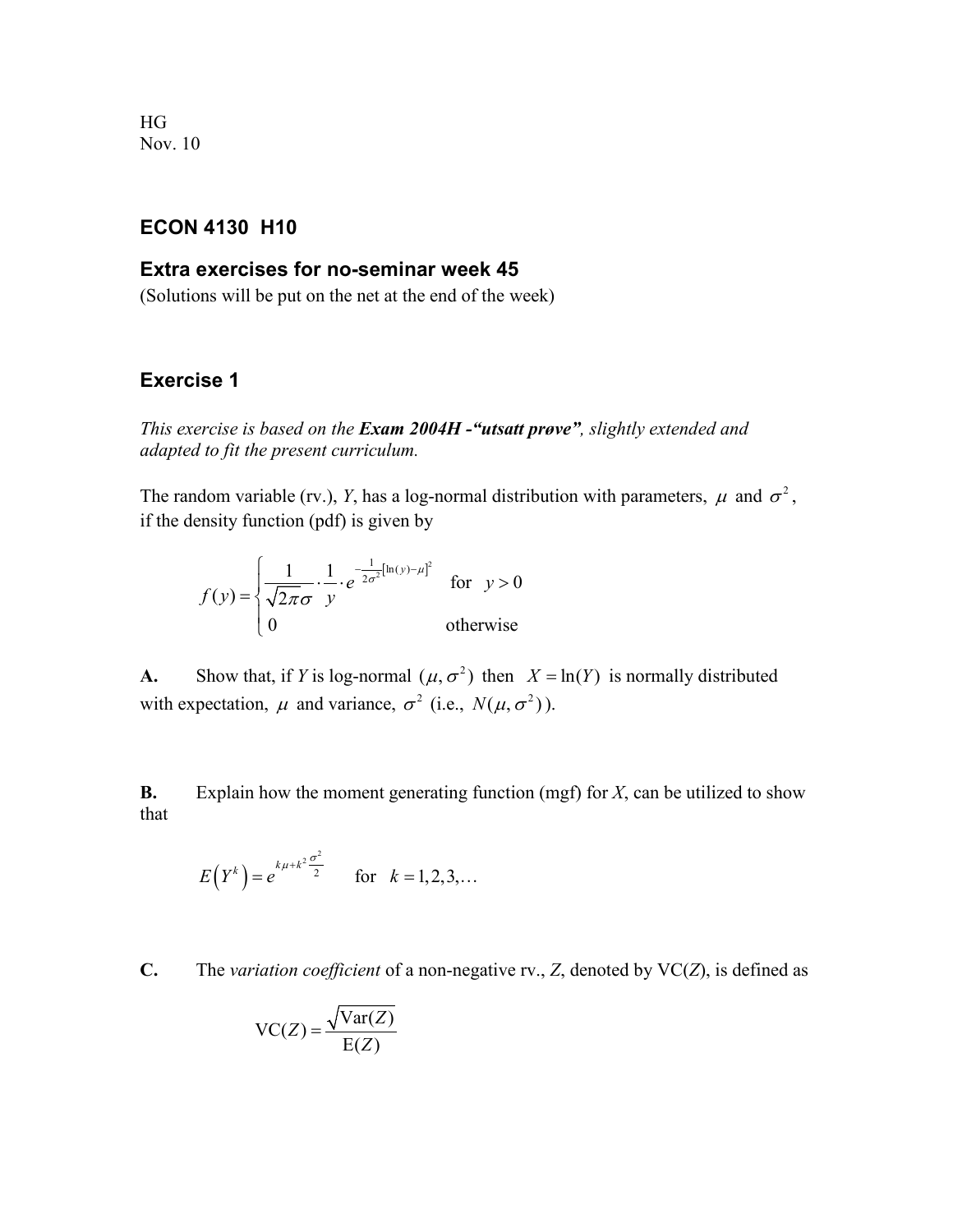The variation coefficient is a measure of variation. If *Z* is the income of a person randomly chosen from a population of income earners,  $VC(Z)$  is sometimes taken as a measure of income inequality for the population in question.

- (i) Show that the VC is invariant for scale transformations, i.e., show that  $VC(cZ) = VC(Z)$  for any constant  $c > 0$ .
- (ii) Let *Y* be log-normal  $(\mu, \sigma^2)$ . Show that the variation coefficient, that we will denote by  $\gamma$ , is  $\gamma = \text{VC}(Y) = \sqrt{e^{\sigma^2} - 1}$
- (iii) Let *Y* be gamma distributed,  $(\alpha, \lambda)$ , where  $\alpha$  is the shape parameter and  $\lambda$  the scale parameter. Show that the variation coefficient is equal to  $1/\sqrt{\alpha}$  and, hence, independent of the scale  $\lambda$ .

**D.** Let  $Z_1, Z_2, ..., Z_n$  be *iid* and non-negative rv's with expectation,  $E(Z_i) = \eta$ , and variance,  $Var(Z_i) = \tau^2$ . Otherwise we don't know anything about the common distribution of the *Zi*'s. Propose a consistent estimator for the VC in this case, and explain why it is consistent.

**E.** Let  $Y_1, Y_2, ..., Y_n$  be *iid* and log-normally distributed  $(\mu, \sigma^2)$ . Show that the maximum likelihood estimators (MLE's) for  $\mu$  and  $\sigma^2$  are given by

1  $\hat{u} = \overline{\ln(Y)} = \frac{1}{n} \sum_{i=1}^{n} \ln(Y_i)$ *i i*  $Y = \frac{1}{2}$   $\ln(Y)$  $\mu = \ln(Y) = -\frac{n}{n}$  $=\overline{\ln(Y)} = \frac{1}{n} \sum_{i=1}^n \ln(Y_i)$  and  $\hat{\sigma}^2 = \frac{1}{n} \sum_{i=1}^n [\ln(Y_i) - \overline{\ln(Y)}]^2$  $\hat{\tau}^2 = \frac{1}{2} \sum_{i=1}^{n} [\ln(Y_i) - \overline{\ln(Y)}]$ *i i*  $Y_i$ ) – ln(*Y*  $\sigma = -\frac{1}{n}$  $=\frac{1}{n}\sum_{i=1}^n [\ln(Y_i) - \overline{\ln(Y)}]^2$  respectively. [**Hint:** *Compare the log likelihood function with the log likelihood for a normal sample*, *i.e., study example B in Rice section 8.5* ]

What is the MLE for the variation coefficient,  $\gamma = \text{VC}(Y_i)$ ?

**F.** Derive the moment estimators (MME's) for  $\mu$ ,  $\sigma^2$ , and  $\gamma$ , based on  $Y_1, Y_2, \ldots, Y_n$ in question **E**.

**G.** We have a sample of  $n = 121$  yearly incomes drawn from a population of women (Norway 1998) that is relatively homogenous with regard to the time spent at paid work. Let  $Y_i$  denote the income of woman  $i$  in the sample. As before we assume that